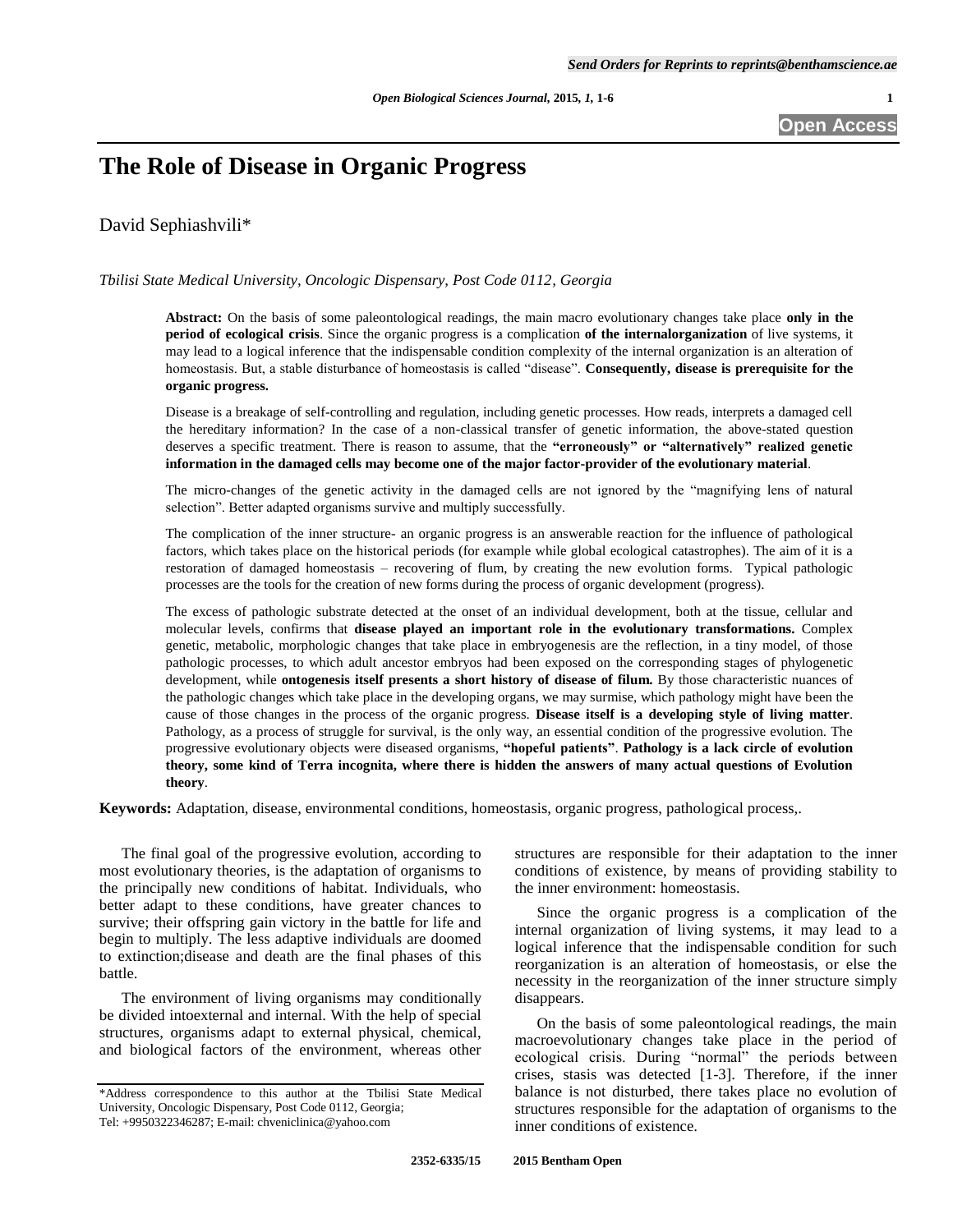A change in the outer environment may beprogressive onlyif it involves stable changes of the inner conditions of habitat;the said changes become pathogenic for the organism. At the same time, a stable disturbance of homeostasis is called "disease" [3-5]. Consequently, morbidity or disease is necessary for the organic progress.

During "normal" the periods between crises, the main cause of elimination of the less adaptive organisms is a competitive activity [6, 7]. The latter appears as a stabilizing factor inside the population. Though in case of an ecological crisis, disease may prove to be the only way for adaptation to the changed adverse conditions of habitat, as a mode of survival of the whole population, the so-called "saving reaction". It may not concern the populations that are less influenced by the ecological crisis. They may remain unchanged or choose another way of adaptation. These changes are best explained by Charles Darwin's theory [8].

In the period of global ecological crisis, morbidity inside the population and the whole biocenosis should be acute.When the influence of pathogenic factors spreads on, the process of recovery may also be prolonged. The only way of recovery and restoration is a reconstruction of old structures and functions in correlation with the new, inner conditions of habitat that is an organic progress. The latter process may be named "evolutionary recovery".

On the initial step of recovery a pathogenic process, the response of organisms to the effect of damaging factors, is not entirely adequate. The process of adaptation is achieved via non-specific, short-termed (e.g. the common adaptation syndrome) and prolonged specific mechanisms, in particular, compensatory hypertrophy of organs, hyperplasia of the damaged cells, which results in the chronic pathogenic process or lethality [3,4,9].

Organisms that are better adapted to the outer and, consequently, to the inner living conditions, under the influence of natural selection, survive and reproduce better. In the process of natural selection, the response of the organism to the action of prolonged pathogenic factors, progressively acquires an adaptive character. Non- specific factors of adaptation are replaced by specific ones on the basis of the adequate adaptive structural and functional changes.

Thus, the complication of the inner structure is an organic progress [6] that can be viewed as a response of the livingsystem to the destruction of the inner living conditions; therefore, it is aimed to recover its homeostasis. Consequently, only disease, as a process of struggle against the unfavorable inner living conditions, might really present an essential condition for the progressive evolution.

In the process of the organic progress, there appear certain groups of organisms with more composite structure which is principally different from that of their ancestors. In the following phases of evolution (until the new turn of the organic progress), there begins an irradiation of the new produced forms initiating different taxonomic units, at the same time preserving the main structural character. Surelyneither all the changes in the outer environment entailed massive pathology within the population, norall the evolutionary changes required diseases, like changing covering color, shape or size of organisms etc. These organisms did not change the main structural plan and have been well studied by Charles Darwin.

Disease is a breakage of self-controlling and regulation processes [3-5]. This is one of the definitions of disease. The destruction of the regulation processes at the genetic level should be revealed in changes of expressiveness of certain genes. Genes can be switched on mistakenly, in an unusual place and time. The mentioned changes, along with "erroneous" switching-on of recessive genes, may become a source of new signs.

The pathogenic factors of the environment causing a destruction of cell and nuclear membranes, endoplasmic reticulum, mitochondria, lysosomesand otherorganelles, changing membrane permeability, and cell metabolisms, may entail a spatial change of the gene configuration, DNA, enzymes (regulatory) and, consequently, destroy the normal process of realization of the genetic information on all its stages.

Any change of temperature, salt concentration,  $O_2$ ,  $CO_2$ , acid-base balance, of biochemical medium within the cell, the intensity and character of metabolic processes which accompany pathology, may also influence the realization of hereditary information [1].

How can a damaged cell read the hereditary information? In the case of a non-classical transfer of genetic information, the above-stated question deserves a specific treatment. At all that, the importance of such factors as the place, the scale and the significance of an epigenetic regulation of the genes activity are being understood only now [1, 10-12].

During different pathogenic processes, such as dystrophy, inflammation, tumor or some other pathologies, the cells begin to produce new substances,whose synthesis is not characteristic of the normally functioning cells (enzymes, hormones, proteins, immunoglobulins and other biologically active substances). There are several mechanisms of ectopic cell secretory functioning which not completely clear [4, 5].

The above-indicated facts allow to admit that the "erroneous" or "alternatively" realized genetic information in the damaged cells may become one of the major factors, even the provider of the evolutionary material.

The micro-changes of the genetic activity in the damaged cells, however insignificant, are not ignored by the "magnifying lens of natural selection" [2, 12-15]. If in the damaged cells, the "erroneously" switched-on recessive gene/genes occasionally prove to be beneficial, they can be realized even in heterozygote position. The probability of their transfer into a dominant position becomes more and more pronounced.

By the destruction of the reparation processes, the pathogenic factors conduce to the growth of genetic changes both in the germinative and in the damaged somatic cells (physiologic theory of mutation process).It is evident that the genetic changes in the somatic cells, as well as the disease itself,cannot be inherited bythe inherited susceptibility induction via the identical pathogenic factors. If the reorganization of genome, separate mutations, and epigenetic changes (e.g. alternative splicing) in non-germinative cells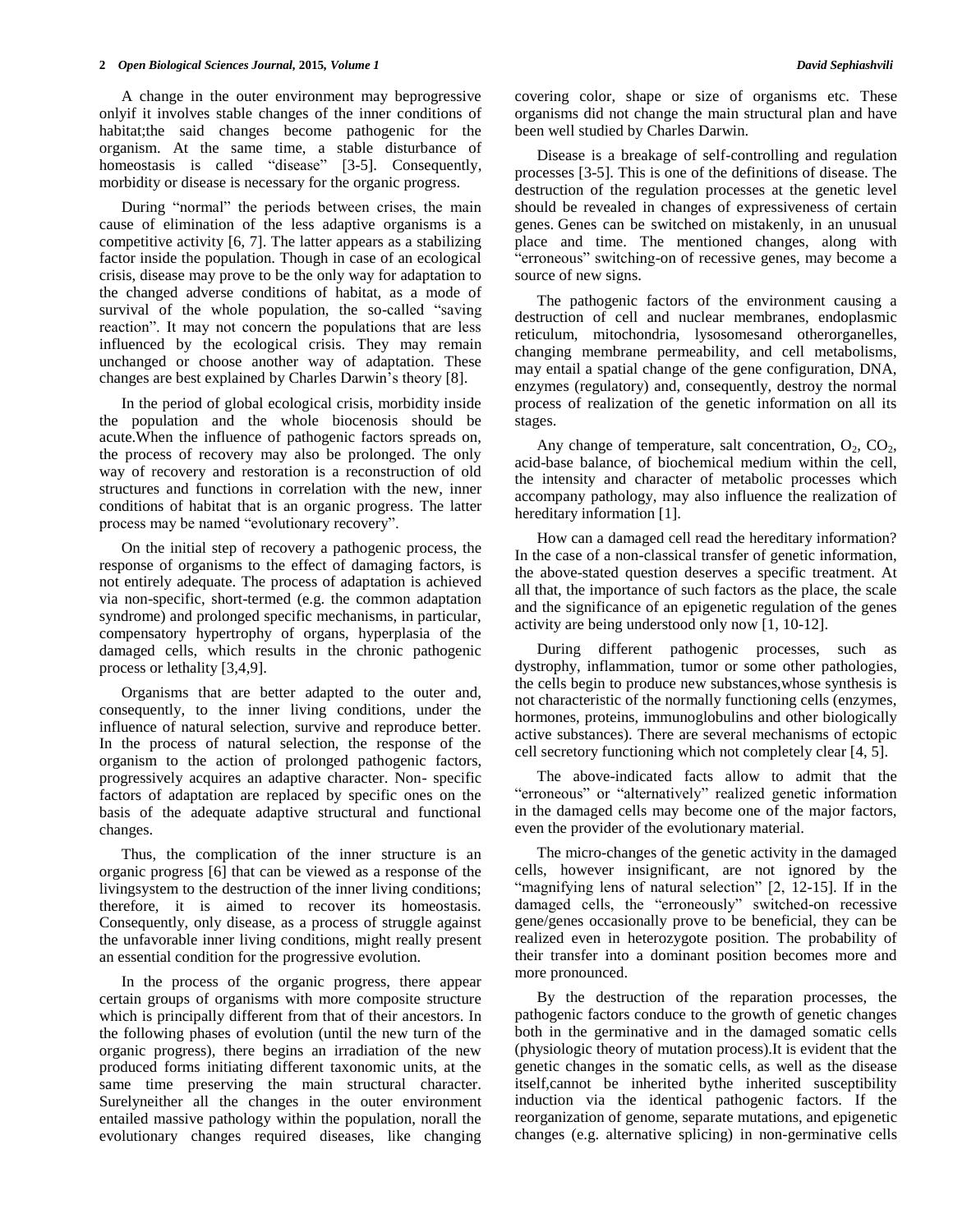have an adaptive meaning,the possibility of its replication among the following generations in the process of selectogenesis may beup to 100% [2, 13, 14].

Can the outer factors directly influence the process of evolution? If they are pathogenic, the answer is yes. A damage may be caused by the direct action of pathogenic factors on the organism, these factors are: hypoxia, toxins, infectious agents, ionizing radiation and others. The indirect damaging effect of the outer environment appears in the situations, when individual organs, or systems, with the aim of adaptation and compensation, need to have an excessive hyperfunctioning. The excessive, non –adequate hyperfunctioning, the so-called "training" of cells, organs, or systems, results in the exhaustion of adaptation-compensatory mechanisms and, consequently, the breakage, "the damage of function and structure" [3, 4, 5]. The greater and more intensive the battle for survival, the higher the risk of decompensation of the function and the development of disease.

Ontogenesis is a short-term repetition of phylogenesis, and, perhaps, it may containcertain arguments to the advantage of the above-stated thesis. The character of the structural changes in the developing organismmay help understand the real process of origination of itsphylogenetical ancestor. The anatomy of the organisms on their earlier stages of development amazes us by the scale of pathogenisity, e.g. the massive damage and death of cells. Perhaps, the detected changes only accompany morphogenesis, orthe alteration, inflammation, circulatory destructions and other typical pathogenic processes are the indispensable attributes of morphogenesis.

In the process of ontogenesis, a degeneration and death of cells begin at different sites of the embryo. The especially demonstrative degeneration processes are seen in animals during their metamorphoses: arthropods, amphibian etc., when the degeneration and death of cell masses occur. Death of cells inevitably occurs during the resorptionof provisory organs, e.g. during the reduction of pronephros. Destructive processes take place among the vertebrates, when the shape of embryo is changed, when the separation of layers of cell masses, the development of interstice, the development of central channels etc. occur. The important fact is that the dying cells stimulate mitoses in the adjacent (neighboring) cells.

It has been discovered that the degeneration changes in spinal ganglia, somites, sclerotome and eye primordium, and also in other sites of mammalian embryo–mice, rats, rabbits, human–take place at different stages of ontogenesis.

Death of cells is necessary for the splitting or connecting of parts of organs, or the formation of space in a dense structure. Some embryologists think that such a process as the death of cells is no less important in ontogenesis than the reproduction and differentiation of cells.

In the past, I. Mechnikov spoke on the morphogenetic function of phagocytosis in adult organisms and during the development of animals. The morphogenetic role of phagocytes and inflammatory reactions is confirmed during the studies of organism's normal development processes, e.g. at the formation of auditory organs, uro-genital functionary

among vertebrates and others. E. Krichinskaya studied the formation of the excretory system in a chicken embryo. According to her theory, the processes studied resembled "chronic inflammation".

The excess of pathologic substrate detected at the onset of an individual development, both at the tissue, cellular and molecular levels, confirms that disease played an important role in the evolutionary transformations. Otherwise, the morphological and functional changes in ontogenesis would have remained within the normal frame; the normal cell types, tissues, organs should have transformed into a different normal type of cells, tissues, or organs. Deformity and pathology are absolutely different notions. E.g. an organism may acquire additional extremities, the fact hideous by itself, but there may be no pathology in it. In his theory of hopeful monsters, R. Goldschmidt does not speak of hopeful patients.

As a matter of fact, on an anatomic embryo substance one can see solid damages (alteration), necroses, inflammation and other typical pathogenic processes. These are the tracks of old severe illnesses indicating that the adaptation to new and unfavorable conditions in the process of evolution had taken place via disease. The complexity of form should be discussed as a compensatory reaction of the organism to the damage in the frame of an integral system.

The above-stated idea points out that the progressive evolutionary objects were diseased organisms, "hopeful patients". Typical pathologic processes are the tools for the creation of new forms during the process of organic development (progress).

The experimentally determined morphogenetic function of different damaging chemical and physical factors can dramatically change the process of normal ontogenesis, the latter event known as morphoses.

The change of acid-based balances, oxidation-reduction processes, and other biochemical and physical data (including temperature, oxygen concentration, other gases, electrolytes etc.), that are detected duringhisto-morphologic processes, are also typical of local or generalized pathologies [9].

All the above mentioned facts lead to a surmise, that certain embryo genetic processes, that take place on cell, organ and tissue levels, resemble cell hyperplasia, organ and system compensatory hypertrophy and other compensatory processes detected during pathology, and are aimed for the adaptation of the organism to injurious conditions.

However, in an adult organism, pathologic changes take place the pathologic site, while the other organs may go on functioning physiologically, normally. Just as in an adult organism, the pathologic changes in an embryo are concentrated focusing on the active morpho-physiologic transformation (reconstruction), while other processes may go on normally. Which of the embryo genetic processes are referred to as normal, and which as pathogenic, can be identified via certain purposed investigations. They must be very important for a substantial understanding of the development of live systems.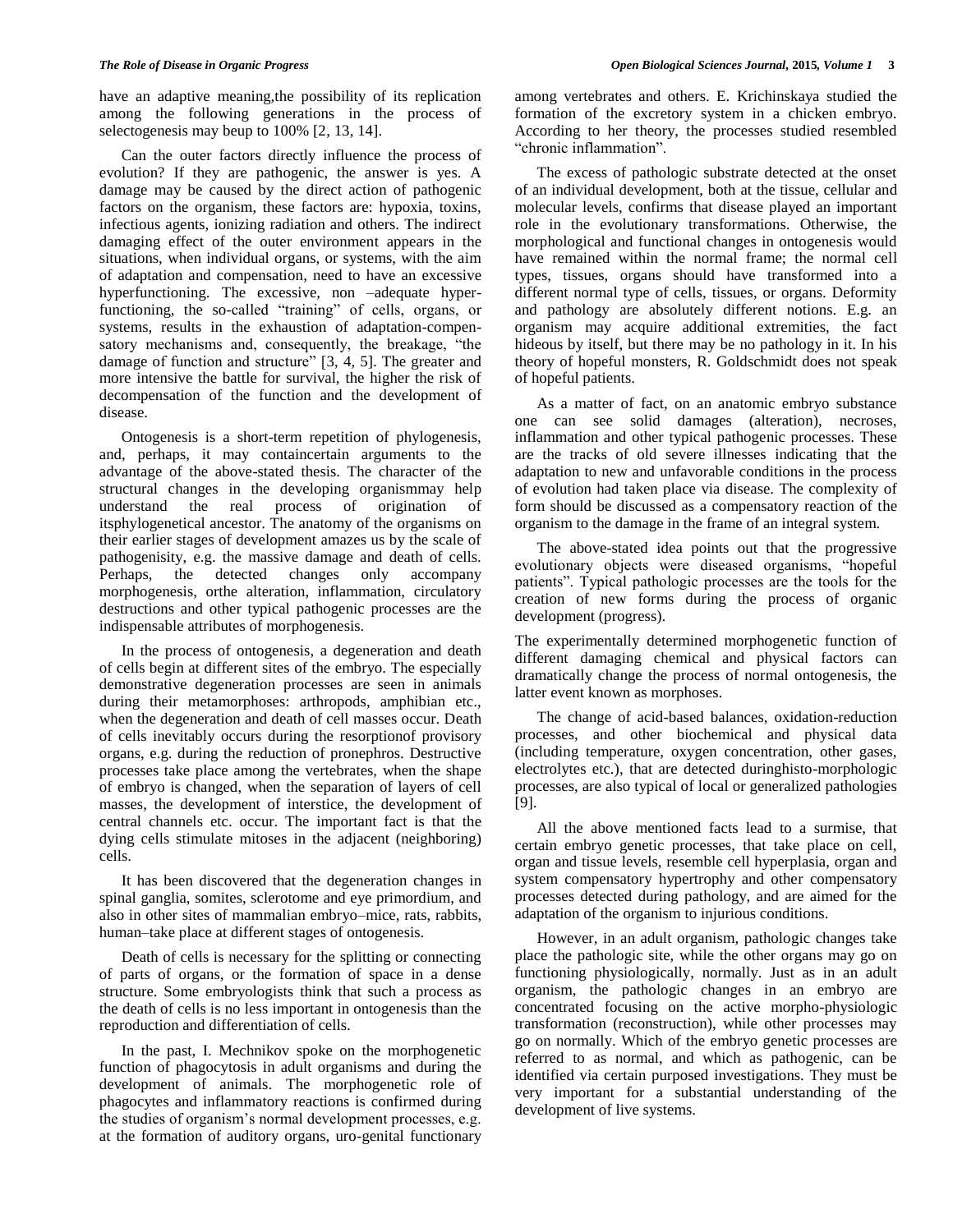Disease is a tool for the formation of new forms in the process of onto-phylogenesis. Typical pathologic processes underline several embryogenetic changes: dystrophy, inflammation, destruction of microcirculation, thrombosis, necroses, volemic and acidic disturbances.Through these minor, stereotypic processes, not only a variety of pathoanatomy pictures during different diseases, but also a general rich variety of living forms is created. The only difference is that pathomorphologic changes exposed in the process of evolution to a rather careful correction, during the process of natural selection, in embryogenesis, acquire an adequate, completely adaptive formative character.

The unity of pathology and development mechanisms explains why, despite the continuous complication and perfection of adaptive mechanisms, the pathologic process becomes more and more verified, and its causes more multiple and numerous. Disease is the price for progress.

Complex genetic, metabolic, and morphologic changes that take place in embryogenesis, are the reflection, in a tiny model, of those pathologic processes, to whichembryos adult ancestor havebeen exposed on the corresponding stages of phylogenetic development, while embryogenesis itself presents a short history of this disease. By those characteristic nuances of the pathologic changes which take place in the developing organs, we may surmise, which pathology might have been the cause of those changes in the process of the organic progress.

Considering the above mentioned facts, we may conclude that embryogenesis is a normal disease, and disease itself is a developing style of living matter. Pathology, as a process of struggle for survival, is the only way, a precondition of the organic process. As distinct from other types of struggle for survival, disease is a struggle of an organism with its own injurious signs and properties that is a struggle with oneself. The above-stated concept of the organic process is named morbal (morbus – disease). According to the morbal concept of the organic progress in order to make the inner structure of a living organism more complex, it is not enough to change only the outer living conditions (the so-called method of idioadaptation). A stable change of the inner living conditions or disease is necessary. It means that the degree of pathology severity in an evolutionary recovery directly correlates with the scale of the organic progress. The higher the degree of pathogenesis, the larger the scale of necessary morphophysiological conversions.

Proceeding from the above-stated facts, the objects of the progressive evolution are less adaptive organisms, the socalled "excretions", "non - hopeful" patients, sincein the process of the struggle for existence, their functional reserves and compensatory abilities are depleted, and first of all, it occurs precisely in these less fit organisms.

But how can less adaptive, less competitive organisms, whose vital capacity and fertility are much lessened by disease, not only survive, but also achieve certain dominancy in the process of differential multiplication?

On the initial stages of the organic progress that coincides with the beginning of an ecological crisis, the intensity of competition is minimal and the physical survival of the population is vital and crucial. Here disease appears

not as a "sanitarian" isolating less adaptive, less competitive organisms, but as the means of their survival, adapting them to the new, adverse living factors.

As a rule, climate changes deeply narrow in the adaptive reproduction zone, the latter being the one where, on their early stages of ontogenesis, the non-mature offspring continue their life. In the period of multiplication (and the growth of young generation) the struggle for existence dramatically intensifies.

In this situation, the offspring of less competitive organisms are more vulnerable, they are directly doomed to extinction. The salvation strategy for them is their isolation from the above-mentioned struggle. The latter goal was achieved by means of changing sites and seasons of pairing, multiplication and growth of the young population, the acceleration of pubescence, being the conducive factor to the above-stated, took place mainly at the expense of the later stages of organisms' development. The changing speed of morphogenesis might also have taken place on the earlier stages of ontogenesis.Speeding up or slowing down the tempos of different organs' and systems' development,might have led to large morphogenetic changes. Thus, the compensation of dysfunctions, the adaptation to pathogenetic living factors was achieved. In the case, when the mature generation in the process of survival appears in the role of a rival, a competitor of their own offspring, very often the only chance to save the non-mature, forming offspring, is a migration of the parental organisms to the new, non-adaptive niche, perhaps ever before the struggle begins in the reproductive zone. After the migration of the parents is over, the heat of the competition in the reproductive zone decreases, and the survival chances of the young generation of the hopeful patients considerably increase.

In its turn, the young generation remaining in the reproductive niche until the process of formation is over, that is until it has reached puberty, is also obliged to migrate into a new, non-adaptive zone, where its morphogenesis ends under the influence of the pathologic living conditions.

Whereasin the initial stage of the progressive evolution, the response of an organism to a damage, that is a pathologicalprocess, has mainly a destructive character, in the new, non-adaptive niche, part of the migrated organisms perishes, often without reaching puberty.

For all that, in the final analysis, "migration" is an adaptive process, because as a result of the parental organisms' self-sacrifice, there survives the main living force of the species, the potential of its development and its posterity.

Thus, the cause of organisms' death in the process of the organic progress is not acutedeterioration of the environmental living conditions as the active migration of organisms into the unfavorable pathological conditions of existence. It is difficult to explain what underlies "migration".In the initial stage of the organic progress, the primary living conditions, in connection with the ecological crisis, change themselves, which may be named "passive migration". The cause of "migration", in some cases, may become a direct action of the pathogenic factors (hypoxia, toxemia, viruses, radiation etc) on the structures responsible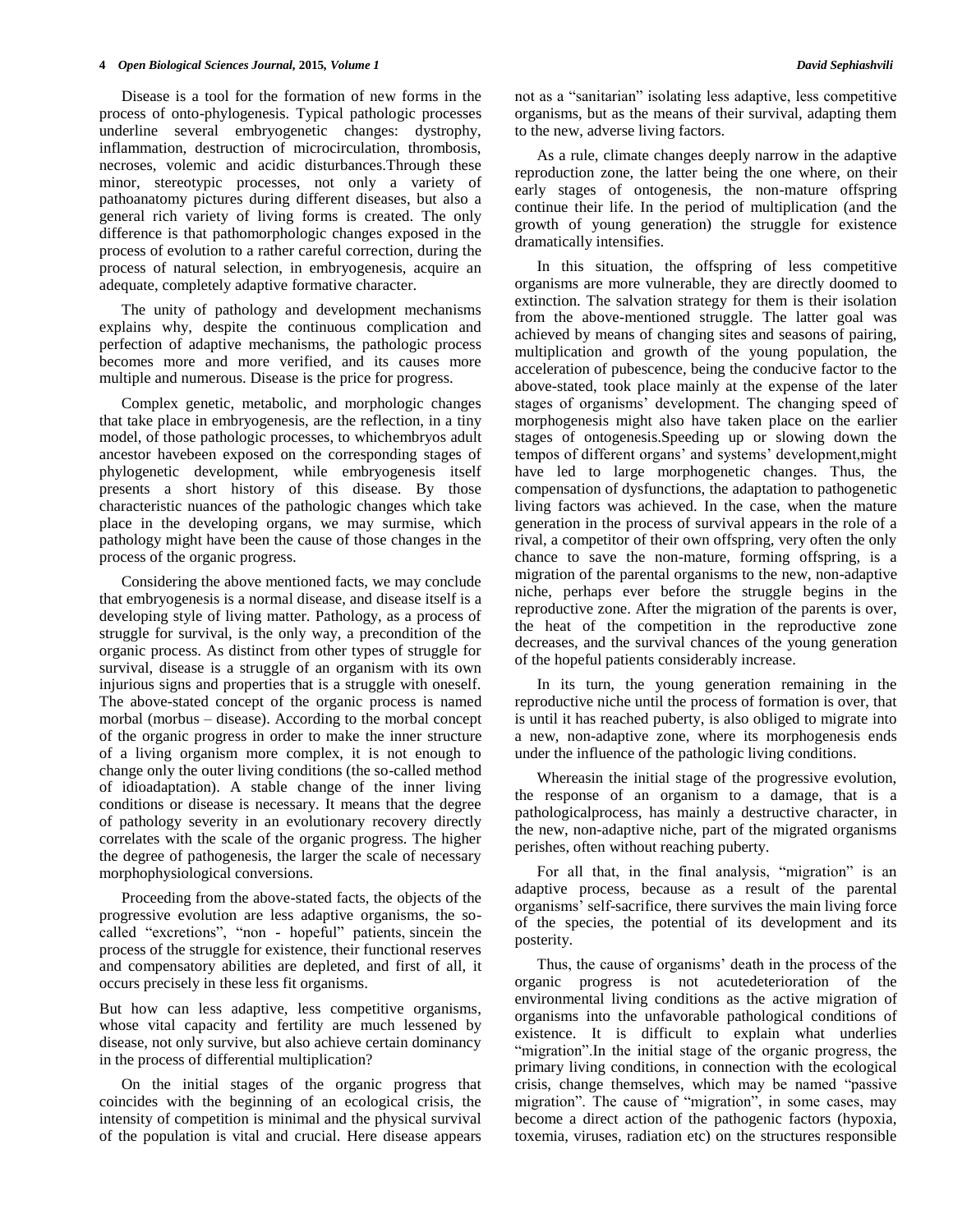for the behavior of organisms, such as homeostatic, orientation reactions and reflexes.

Later on, "migration" in the pathogenic niche might have been initiated by some inner factors. In the latter situation, there appear certain signs of sexual selection; the specific place and time of sexual reproduction. The newly acquired, progressive evolutionary innovations (including behavioral ones) can simultaneously combine the functions of genital characters, and this fact partly explains the fatalism of developing organisms, so characteristic of this evolutionary phase. Hoverer, the phenomenon of "migration" cannot be treated as only sexual behavior, because the latter, in its essence, presents a specific revelation of the general survival manner. It might be called "entelechon", an inherent effort for development.

Colonizing the new niche, the latter being without any competition in it, the diseased organisms acquire almost an inexhaustible reserve for the gratification of their living requirements. Therefore, the organisms having had weaker competition abilities and fertility in the old niche, having been doomed to extinction, having had a more expressed altruistic character, and having a capability of self-sacrifice, acquire an opportunity of developing and reproducing under the new living conditions. From this point of view, disease is a "saving reaction", the last chance of survival for the less adaptive organisms [16, 17].

Towards the end of the organic progress, the viability and fertility of the diseased organisms gradually increase, their number progressively grows up and, since the resources of the niche are limited, eventually the morpho-physiological progress yields to Darwin's evolution, where more competitive, healthy and self-preservation-oriented competitive, healthy and self-preservation-oriented organisms survive. Altruism resigns itself to the struggle for existence.

Thus, all along the organic progress, organisms with a better developed capacity for self-sacrifice, altruism, eventually manageto survive and reproduce, rather than the organisms with stronger self-protecting qualities. The offspring of the organisms with a more revealed altruism have better chances for survival and reproduction. Selection in the organic progress favorsaltruistic organisms. So, altruism as such, the capacity for self-sacrifice rather than the struggle for existence, proves to be the main motive force of evolution. It is an absolutely different, specific, noncharacteristic style of existence for livingorganisms of today. It is characteristic of the progressive evolution subjects, and is the main condition of the organic progress. Alas, we can only see the incredibly ethical and beautiful world of the past from afar. To penetrate it, to study its laws and regularities, one can only manage through learning the laws of the progressive evolution.

In conclusion, proceeding from the above-stated ideas, it should be noted that the main object of the study in question, the organic progress theory, is the phenomena of disease and diseased organism.

Disease as such, is a peculiar Terra Incognita, where clear answers to many actual questions of the modern theoretical biology, may be found.

## **RESUME**

The environment of the living organism which is conditionally divided into external and internal and where the processes of organic progress take placeisconsidered in thisarticle. It is proved that the unique and necessary organic progressthat is harmful for internal environment is homeostasis permanent disability that is a disease.

Realization of dominant and recessive status of genes is defined by regulating system of expression of genes. Breaking of normal functioning of this system, may cause the changing of the status of genes as well among them the "involving" of recessivealleles. Breaking of autoregulation process is illness. It makes us think that the pathology may be the only revealing and may be even main supplier factor of recessive genetic information.

If the genes involved in damaged cells by mistake, will have an adaptive character,then in the process of natural selection, their expressiveness andpenetrance will gradually increase and harmful dominant genes will be eliminated.

The necessary and the only condition of complication of inner organization of a live system–organic progress may be only the inner existing circumstance harmful for organism – breaking of homeostasis and "Firm breaking of homeostasis is illness". Referring to it, Sickness, as one of the ways for struggling for existence, should be a necessary condition of organics progress. The other forms necessary for the existence nowadays, are the pre conditions of only idioadaptation and horizontal evolution.

Organic progress is an answerable reaction on the impact of pathological factors, which takes place on the millennium periods (for example asglobal ecological catastrophes). Its aim is the restoration of damaged homeostasis of phylum, by creating the new evolution forms – (Evolutionary recovery), though it does not mean the full removal of the pathological process. Pathological process, as a means of creating new evolution forms is further kept on the certain stages of ontogenesis (for example in the case of embryogenesis).There are still left typical pathological processes in the basis of these changes: dystrophy, necrosis, inflammation, circulatory damage and the others. But in the process of natural selection, pathological changes obtain an adaptive, expedient character. Due to these changes, a variety of not only path anatomic forms, but also that of general alive forms is created. As far as homeostasis is broken, and pathology is great, the scale of necessary evolution reforms becomes greater.

Ontogenesis (embryogenesis) is a short history of illness of phylum, as the sickness itself is a form, value of developing theliving matter organism. As a fuel progressive changing coincides the ecological catastrophes, changing coincides the ecological catastrophes, competitiveness is minimum and the fighting obtains the decisive meaning to the harmful inner (and out) conditions of existence.– So illness is a process of differential saving and multiplying of less adapted organisms. On the other hand, this issue is beyond the evolution theory and general biology and is the object of studying the sciences of philosophy, religion and other sciences.